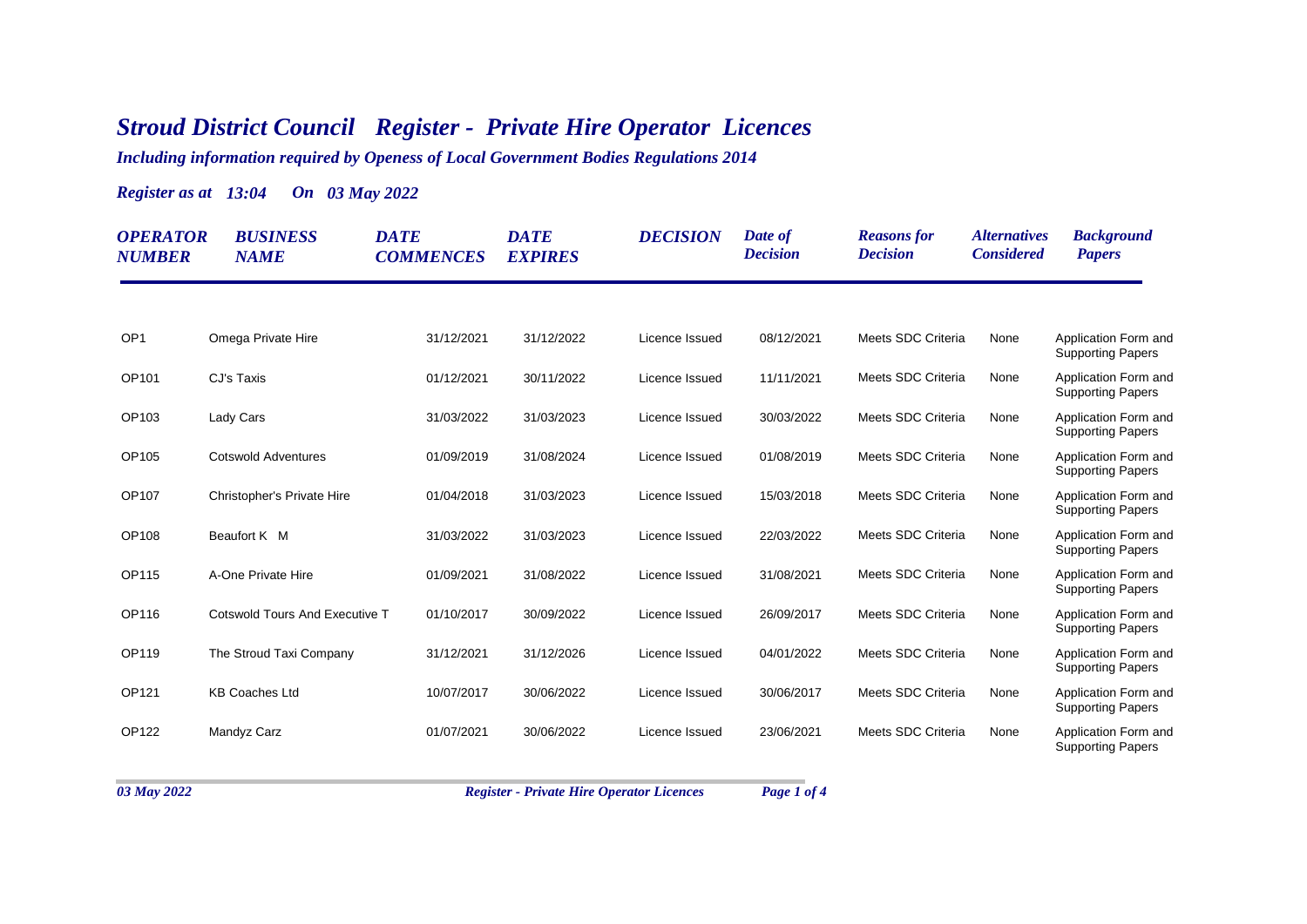| <b>OPERATOR</b><br><b>NUMBER</b> | <b>BUSINESS</b><br><b>NAME</b>        | <b>DATE</b><br><b>COMMENCES</b> | <b>DATE</b><br><b>EXPIRES</b> | <b>DECISION</b> | Date of<br><b>Decision</b> | <b>Reasons for</b><br><b>Decision</b> | <i><b>Alternatives</b></i><br><b>Considered</b> | <b>Background</b><br><b>Papers</b>               |
|----------------------------------|---------------------------------------|---------------------------------|-------------------------------|-----------------|----------------------------|---------------------------------------|-------------------------------------------------|--------------------------------------------------|
| OP124                            | <b>CLS Private Hire</b>               | 05/01/2022                      | 31/12/2022                    | Licence Issued  | 05/01/2022                 | Meets SDC Criteria                    | None                                            | Application Form and<br><b>Supporting Papers</b> |
| OP126                            | Exec-Ev-Chauffeur.com                 | 02/02/2018                      | 31/01/2023                    | Licence Issued  | 02/02/2018                 | Meets SDC Criteria                    | None                                            | Application Form and<br><b>Supporting Papers</b> |
| OP128                            | Selek Transport                       | 15/05/2018                      | 31/05/2023                    | Licence Issued  | 15/05/2018                 | Meets SDC Criteria                    | None                                            | Application Form and<br><b>Supporting Papers</b> |
| OP131                            | Miserden Private Hire                 | 01/01/2019                      | 31/12/2023                    | Licence Issued  | 07/01/2019                 | Meets SDC Criteria                    | None                                            | Application Form and<br><b>Supporting Papers</b> |
| OP132                            | <b>HK Cars</b>                        | 31/01/2019                      | 31/01/2024                    | Licence Issued  | 13/02/2019                 | Meets SDC Criteria                    | None                                            | Application Form and<br><b>Supporting Papers</b> |
| OP133                            | Neighbour                             | 01/03/2022                      |                               | Licence Issued  | 11/02/2022                 | Meets SDC Criteria                    | None                                            | Application Form and<br><b>Supporting Papers</b> |
| OP134                            | <b>Smiths Private Hire</b>            | 10/04/2019                      | 31/03/2024                    | Licence Issued  | 10/04/2019                 | Meets SDC Criteria                    | None                                            | Application Form and<br><b>Supporting Papers</b> |
| OP135                            | <b>Black Jag Executive Chauffeurs</b> | 30/07/2019                      | 31/07/2024                    | Licence Issued  | 31/07/2019                 | Meets SDC Criteria                    | None                                            | Application Form and<br><b>Supporting Papers</b> |
| OP136                            | <b>Freebs Private Hire</b>            | 01/10/2020                      | 30/09/2025                    | Licence Issued  | 07/09/2020                 | Meets SDC Criteria                    | None                                            | Application Form and<br><b>Supporting Papers</b> |
| OP141                            |                                       | 06/04/2021                      | 31/03/2026                    | Licence Issued  | 06/04/2021                 | Meets SDC Criteria                    | None                                            | Application Form and<br><b>Supporting Papers</b> |
| OP142                            |                                       | 02/06/2021                      | 31/05/2022                    | Licence Issued  | 02/06/2021                 | Meets SDC Criteria                    | None                                            | Application Form and<br><b>Supporting Papers</b> |
| OP143                            | Wonky's Wheels                        | 17/06/2021                      | 30/06/2026                    | Licence Issued  | 17/06/2021                 | Meets SDC Criteria                    | None                                            | Application Form and<br><b>Supporting Papers</b> |
| <b>OP144</b>                     | <b>Stroud Private Hire</b>            | 08/09/2021                      | 31/08/2022                    | Licence Issued  | 08/09/2021                 | Meets SDC Criteria                    | None                                            | Application Form and<br><b>Supporting Papers</b> |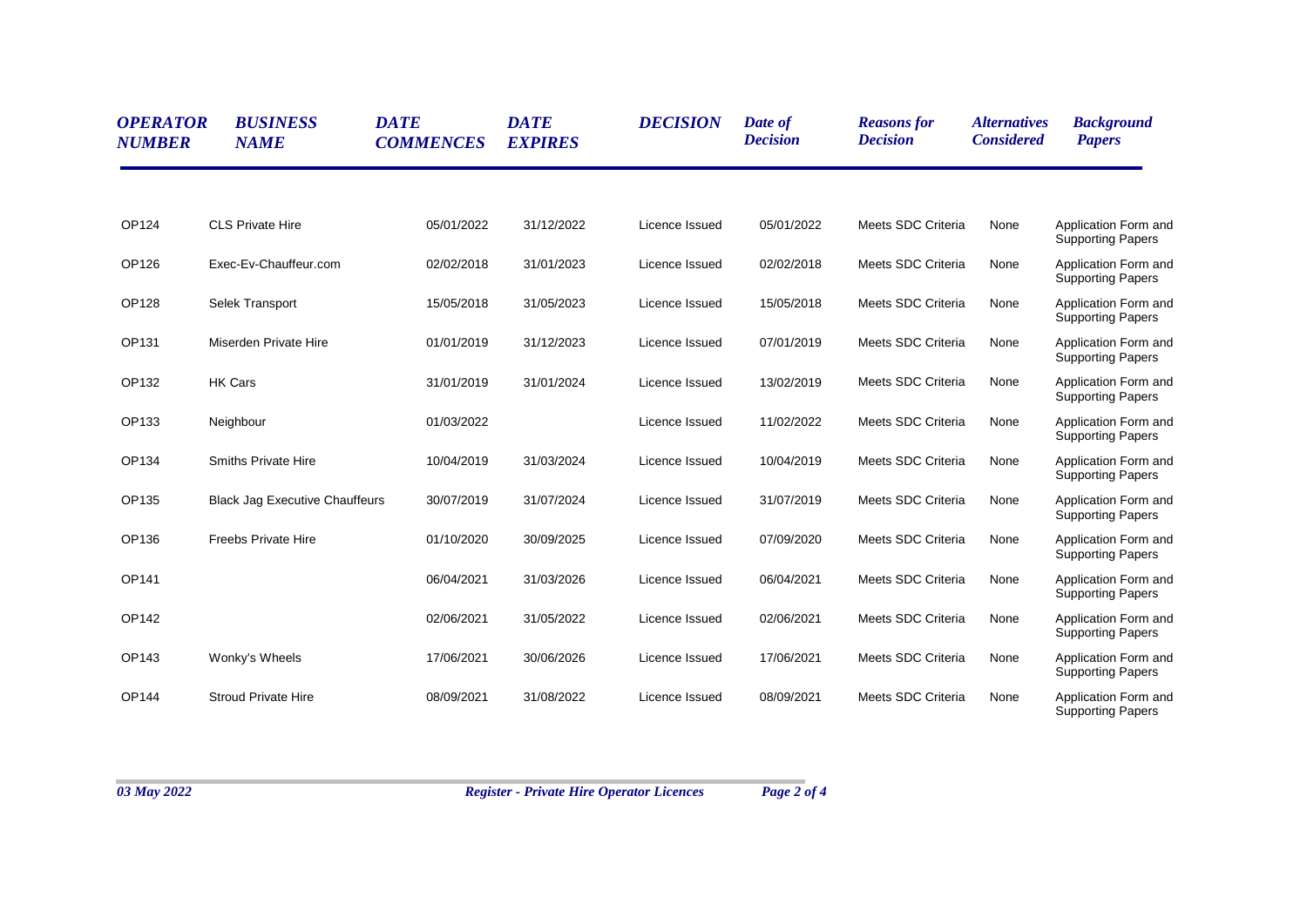| <b>OPERATOR</b><br><b>NUMBER</b> | <b>BUSINESS</b><br><b>NAME</b> | <b>DATE</b><br><b>COMMENCES</b> | <b>DATE</b><br><b>EXPIRES</b> | <b>DECISION</b> | Date of<br><b>Decision</b> | <b>Reasons for</b><br><b>Decision</b> | <i><b>Alternatives</b></i><br><b>Considered</b> | <b>Background</b><br><b>Papers</b>               |
|----------------------------------|--------------------------------|---------------------------------|-------------------------------|-----------------|----------------------------|---------------------------------------|-------------------------------------------------|--------------------------------------------------|
| <b>OP145</b>                     | <b>Shire Private Hire</b>      | 26/10/2021                      | 31/10/2022                    | Licence Issued  | 26/10/2021                 | Meets SDC Criteria                    | None                                            | Application Form and<br><b>Supporting Papers</b> |
| OP147                            | Kemp's Private Hire Limited    | 11/02/2022                      | 28/02/2027                    | Licence Issued  | 11/02/2022                 | Meets SDC Criteria                    | None                                            | Application Form and<br><b>Supporting Papers</b> |
| OP <sub>15</sub>                 | Apollo Taxis                   | 01/04/2021                      | 31/03/2026                    | Licence Issued  | 22/03/2021                 | Meets SDC Criteria                    | None                                            | Application Form and<br><b>Supporting Papers</b> |
| OP <sub>17</sub>                 | <b>Wotton Executives</b>       | 30/04/2021                      | 30/11/2025                    | Licence Issued  | 05/07/2021                 | Meets SDC Criteria                    | None                                            | Application Form and<br><b>Supporting Papers</b> |
| OP <sub>18</sub>                 | J W Goddard                    | 01/09/2021                      | 31/08/2022                    | Licence Issued  | 31/08/2021                 | Meets SDC Criteria                    | None                                            | Application Form and<br><b>Supporting Papers</b> |
| OP21                             | <b>Frampton Private Hire</b>   | 01/11/2021                      | 31/10/2026                    | Licence Issued  | 26/10/2021                 | Meets SDC Criteria                    | None                                            | Application Form and<br><b>Supporting Papers</b> |
| OP <sub>24</sub>                 | S. W. Chauffeuring             | 31/08/2021                      | 31/08/2022                    | Licence Issued  | 30/07/2021                 | Meets SDC Criteria                    | None                                            | Application Form and<br><b>Supporting Papers</b> |
| OP <sub>28</sub>                 | <b>Martins</b>                 | 01/11/2017                      | 31/10/2022                    | Licence Issued  | 30/10/2017                 | Meets SDC Criteria                    | None                                            | Application Form and<br><b>Supporting Papers</b> |
| OP <sub>29</sub>                 | <b>ADC Private Hire</b>        | 28/02/2022                      | 28/02/2023                    | Licence Issued  | 21/02/2022                 | Meets SDC Criteria                    | None                                            | Application Form and<br><b>Supporting Papers</b> |
| OP31                             | Gee-Bee-Travel                 | 31/05/2021                      | 31/05/2022                    | Licence Issued  | 12/05/2021                 | Meets SDC Criteria                    | None                                            | Application Form and<br><b>Supporting Papers</b> |
| OP34                             | Tim's Transport                | 01/12/2021                      |                               | Licence Issued  | 03/12/2021                 | Meets SDC Criteria                    | None                                            | Application Form and<br><b>Supporting Papers</b> |
| OP35                             | <b>Powells Private Hire</b>    | 01/10/2018                      | 30/09/2023                    | Licence Issued  | 01/10/2018                 | Meets SDC Criteria                    | None                                            | Application Form and<br><b>Supporting Papers</b> |
| OP <sub>4</sub>                  | Hop-In Travel Ltd              | 01/04/2019                      | 31/03/2024                    | Licence Issued  | 13/03/2019                 | Meets SDC Criteria                    | None                                            | Application Form and<br><b>Supporting Papers</b> |